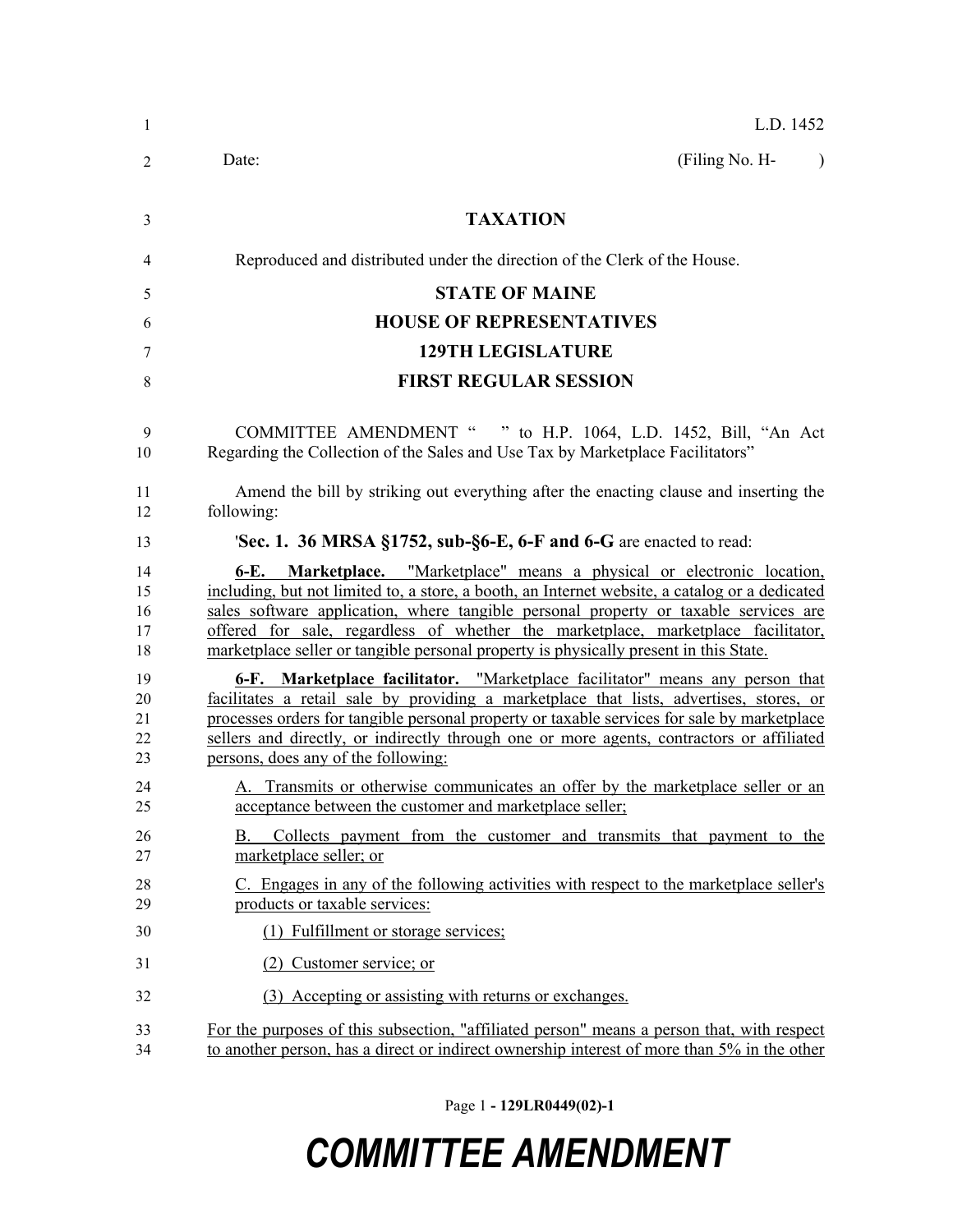| $\mathbf{1}$   | person or is related to the other person because a 3rd person, or group of 3rd persons who                                                                                                                                     |
|----------------|--------------------------------------------------------------------------------------------------------------------------------------------------------------------------------------------------------------------------------|
| $\overline{2}$ | are affiliated persons, holds a direct or indirect ownership interest of more than 5% in the                                                                                                                                   |
| 3              | related person.                                                                                                                                                                                                                |
| 4              | A marketplace facilitator does not include a public utility as defined in Title 35-A, section                                                                                                                                  |
| 5              | 102.                                                                                                                                                                                                                           |
| 6              | 6-G. Marketplace seller. "Marketplace seller" means any person that makes retail                                                                                                                                               |
| 7              | sales through a marketplace operated by a marketplace facilitator.                                                                                                                                                             |
| 8              | Sec. 2. 36 MRSA §1754-B, sub-§1, as amended by PL 2017, c. 375, Pt. A, §§4                                                                                                                                                     |
| 9              | and 5, is repealed.                                                                                                                                                                                                            |
| 10             | Sec. 3. 36 MRSA §1754-B, sub-§1-A, as amended by PL 2013, c. 546, §10, is                                                                                                                                                      |
| 11             | further amended to read:                                                                                                                                                                                                       |
| 12             | 1-A. Persons presumptively required to register. This subsection defines the                                                                                                                                                   |
| 13             | basis for and obligations associated with the rebuttable presumption created by this                                                                                                                                           |
| 14             | subsection that a seller not registered under subsection $4 \underline{1-B}$ is engaged in the business of                                                                                                                     |
| 15             | selling tangible personal property or taxable services for use in this State and is required                                                                                                                                   |
| 16             | to register as a retailer with the assessor.                                                                                                                                                                                   |
| 17             | A. As used in this subsection, unless the context otherwise indicates, the following                                                                                                                                           |
| 18             | terms have the following meanings.                                                                                                                                                                                             |
| 19             | (1) "Affiliated person" means a person that is a member of the same controlled                                                                                                                                                 |
| 20             | group of corporations as the seller or any other entity that, notwithstanding its                                                                                                                                              |
| 21             | form of organization, bears the same ownership relationship to the seller as a                                                                                                                                                 |
| 22             | corporation that is a member of the same controlled group of corporations. For                                                                                                                                                 |
| 23             | purposes of this subparagraph, "controlled group of corporations" has the same                                                                                                                                                 |
| 24             | meaning as in the Code, Section $1563(a)$ .                                                                                                                                                                                    |
| 25             | (2) "Person" means an individual or entity that qualifies as a person under the                                                                                                                                                |
| 26             | Code, Section $7701(a)(1)$ .                                                                                                                                                                                                   |
| 27             | (3) "Seller" means a person that sells, other than in a casual sale, tangible                                                                                                                                                  |
| 28             | personal property or taxable services.                                                                                                                                                                                         |
| 29             | B. A seller is presumed to be engaged in the business of selling tangible personal                                                                                                                                             |
| 30             | property or taxable services for use in this State if an affiliated person has a                                                                                                                                               |
| 31             | substantial physical presence in this State or if any person, other than a person acting                                                                                                                                       |
| 32             | in its capacity as a common carrier, that has a substantial physical presence in this                                                                                                                                          |
| 33             | State:                                                                                                                                                                                                                         |
| 34             | (1) Sells a similar line of products as the seller and does so under a business                                                                                                                                                |
| 35             | name that is the same as or similar to that of the seller;                                                                                                                                                                     |
| 36<br>37<br>38 | Maintains an office, distribution facility, warehouse or storage place or<br>(2)<br>similar place of business in the State to facilitate the delivery of property or<br>services sold by the seller to the seller's customers; |
| 39             | (3) Uses trademarks, service marks or trade names in the State that are the same                                                                                                                                               |
| 40             | as or substantially similar to those used by the seller;                                                                                                                                                                       |

Page 2 **- 129LR0449(02)-1**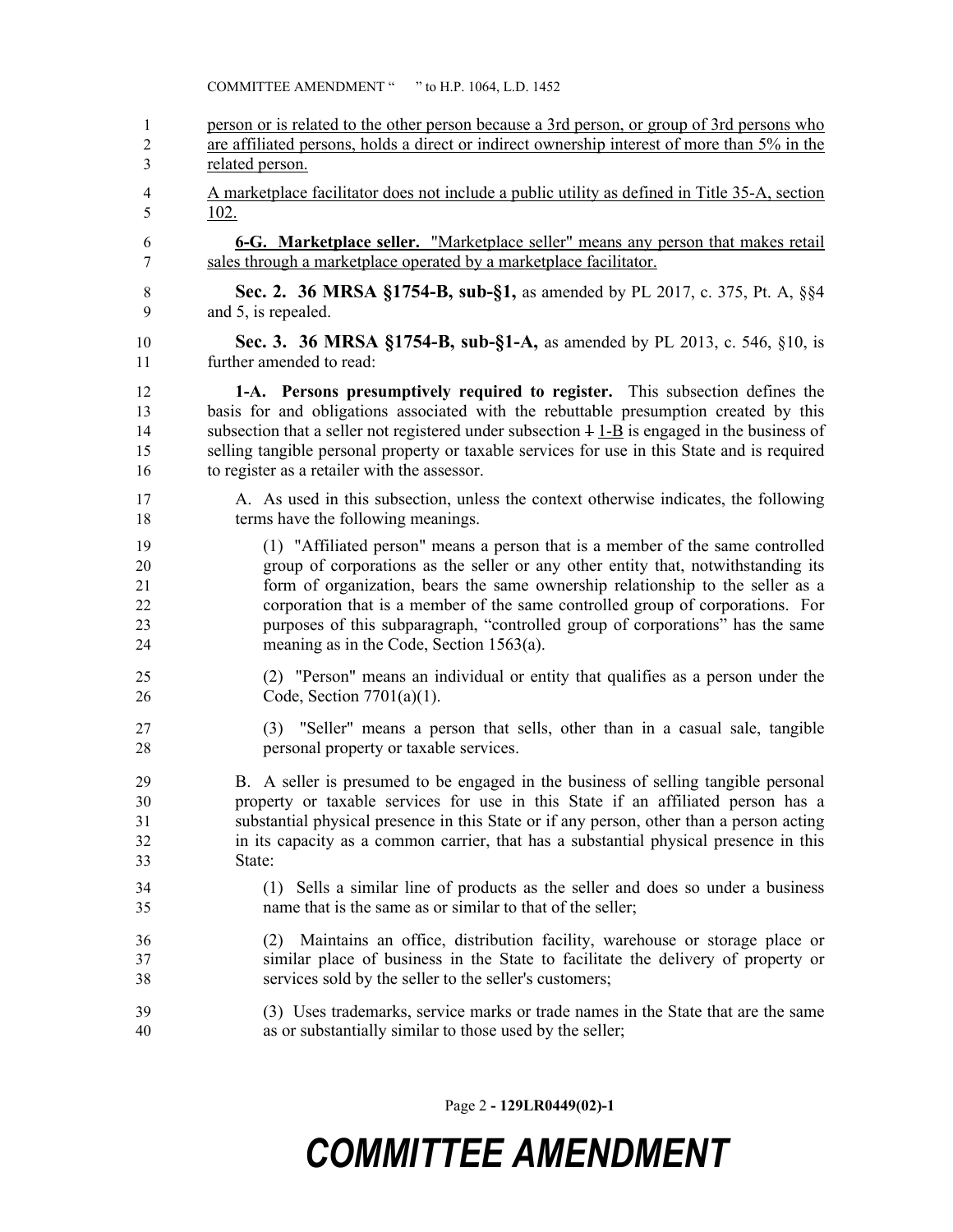(4) Delivers, installs, assembles or performs maintenance services for the seller's customers within the State;

 (5) Facilitates the seller's delivery of property to customers in the State by allowing the seller's customers to pick up property sold by the seller at an office, distribution facility, warehouse, storage place or similar place of business maintained by the person in the State; or

 (6) Conducts any activities in the State that are significantly associated with the seller's ability to establish and maintain a market in the State for the seller's sales.

 A seller who meets the requirements of this paragraph shall register with the assessor and collect and remit taxes in accordance with the provisions of this Part. A seller may rebut the presumption created in this paragraph by demonstrating that the person's activities in the State are not significantly associated with the seller's ability to establish or maintain a market in this State for the seller's sales.

- C. A seller that does not otherwise meet the requirements of paragraph B is presumed to be engaged in the business of selling tangible personal property or taxable services for use in this State if the seller enters into an agreement with a person under which the person, for a commission or other consideration, while within 18 this State:
- (1) Directly or indirectly refers potential customers, whether by a link on an Internet website, by telemarketing, by an in-person presentation or otherwise, to 21 the seller; and
- (2) The cumulative gross receipts from retail sales by the seller to customers in the State who are referred to the seller by all persons with this type of an agreement with the seller are in excess of \$10,000 during the preceding 12 months.
- A seller who meets the requirements of this paragraph shall register with the assessor and collect and remit taxes in accordance with the provisions of this Part.
- A seller may rebut the presumption created in this paragraph by submitting proof that the person with whom the seller has an agreement did not engage in any activity within the State that was significantly associated with the seller's ability to establish or maintain the seller's market in the State during the preceding 12 months. Such proof may consist of sworn, written statements from all of the persons within this State with whom the seller has an agreement stating that they did not engage in any solicitation in the State on behalf of the seller during the preceding 12 months; these statements must be provided and obtained in good faith.
- A person who enters into an agreement with a seller under this paragraph to refer customers by a link on an Internet website is not required to register or collect taxes under this Part solely because of the existence of the agreement.
- **Sec. 4. 36 MRSA §1754-B, sub-§§1-B and 1-C** are enacted to read:

Page 3 **- 129LR0449(02)-1**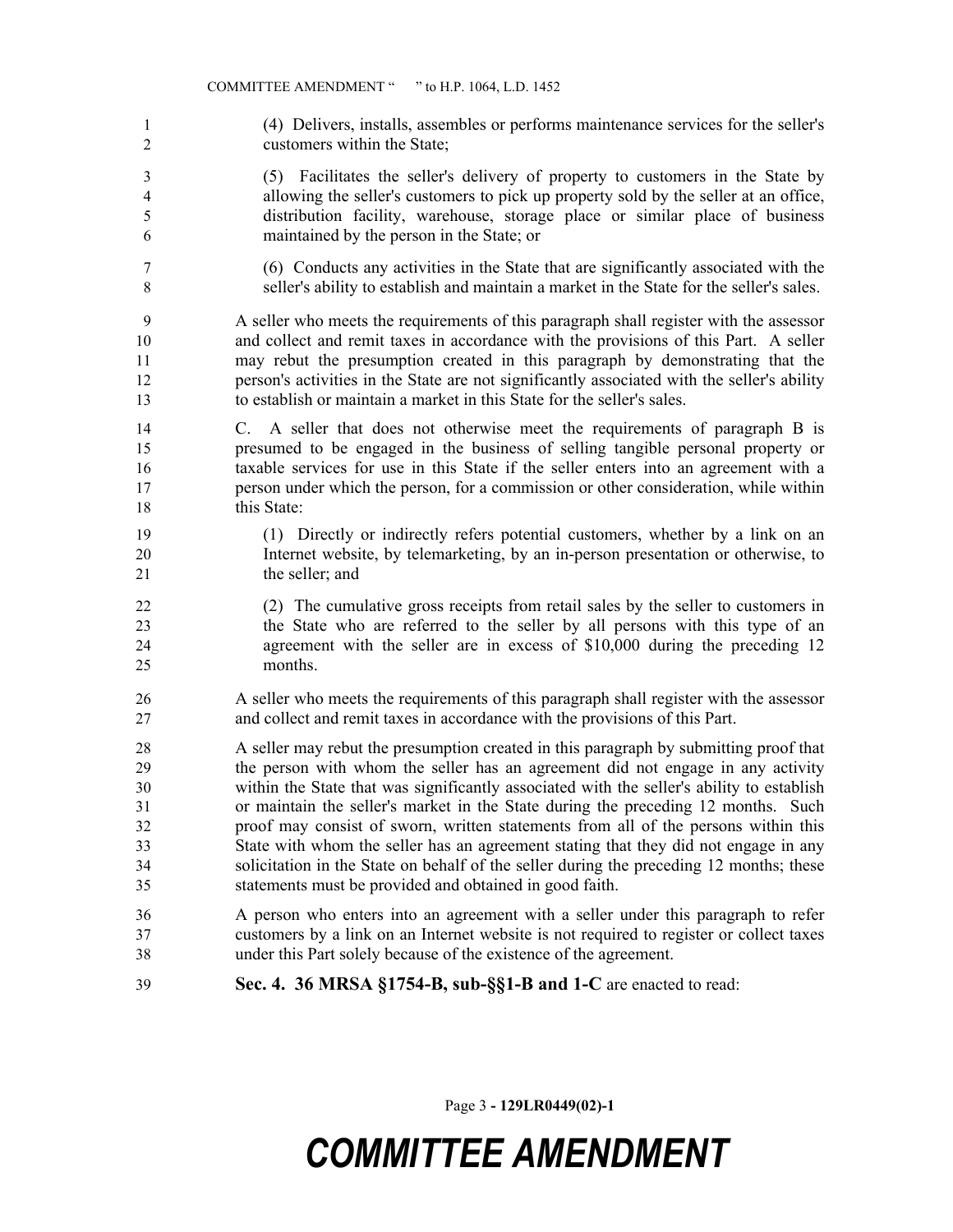| $\mathbf{1}$   | <b>1-B.</b> Persons required to register. Except as otherwise provided in this section and |
|----------------|--------------------------------------------------------------------------------------------|
| $\overline{c}$ | section 1951-C, the following persons, other than casual sellers, shall register with the  |
| 3              | assessor and collect and remit taxes in accordance with the provisions of this Part:       |
| $\overline{4}$ | A. Every person that has a substantial physical presence in this State and that makes      |
| 5              | sales of tangible personal property or taxable services in this State, including, but not  |
| 6              | limited to:                                                                                |
| 7              | (1) Every person that makes sales of tangible personal property or taxable                 |
| $\,$ 8 $\,$    | services, whether or not at retail, that maintains in this State any office,               |
| 9              | manufacturing facility, distribution facility, warehouse or storage facility, sales or     |
| 10             | sample room or other place of business;                                                    |
| 11             | (2) Every person that makes sales of tangible personal property or taxable                 |
| 12             | services that does not maintain a place of business in this State but makes retail         |
| 13             | sales in this State or solicits orders, by means of one or more salespeople within         |
| 14             | this State, for retail sales within this State; and                                        |
| 15             | (3) Every lessor engaged in the leasing of tangible personal property located in           |
| 16             | this State that does not maintain a place of business in this State but makes retail       |
| 17             | sales to purchasers from this State;                                                       |
| 18             | B. Every person that makes sales of tangible personal property or taxable services for     |
| 19             | delivery into this State if:                                                               |
| 20             | (1) The person's gross revenue from delivery of tangible personal property or              |
| 21             | taxable services into this State in the previous calendar year or current calendar         |
| 22             | year exceeds \$100,000; or                                                                 |
| 23             | (2) The person sold tangible personal property or taxable services for delivery            |
| 24             | into this State in at least 200 separate transactions in the previous calendar year or     |
| 25             | the current calendar year;                                                                 |
| 26             | C. Every person that has a substantial physical presence in this State and that makes      |
| 27             | retail sales in this State of tangible personal property or taxable services on behalf of  |
| 28             | a principal that is outside of this State if the principal is not the holder of a valid    |
| 29             | registration certificate;                                                                  |
| 30             | Every agent, representative, salesperson, solicitor or distributor that has a<br>D.        |
| 31             | substantial physical presence in this State and that receives compensation by reason       |
| 32             | of sales of tangible personal property or taxable services made outside this State by a    |
| 33             | principal for use, storage or other consumption in this State;                             |
| 34             | E. Every person that manages or operates in the regular course of business or on a         |
| 35             | casual basis a hotel, rooming house or tourist or trailer camp in this State or that       |
| 36             | collects or receives rents on behalf of a hotel, rooming house or tourist or trailer camp  |
| 37             | in this State;                                                                             |
| 38             | F. Every person that operates a transient rental platform and reserves, arranges for,      |
| 39             | offers, furnishes or collects or receives consideration for the rental of living quarters  |
| 40             | in this State;                                                                             |
| 41             | G. Every room remarketer;                                                                  |

Page 4 **- 129LR0449(02)-1**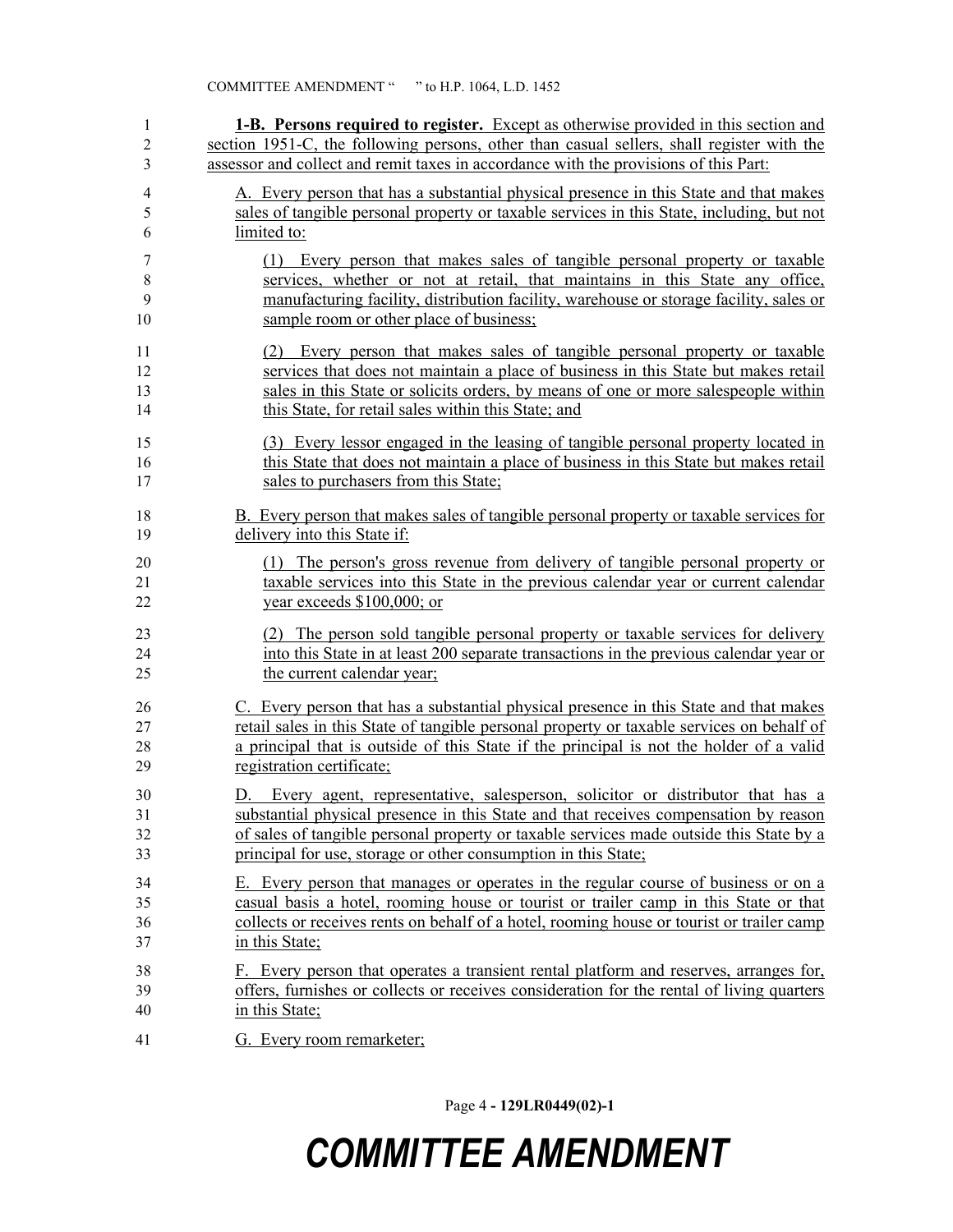| 1              | H. Every person that makes retail sales in this State of tangible personal property or                                                                                                                                        |
|----------------|-------------------------------------------------------------------------------------------------------------------------------------------------------------------------------------------------------------------------------|
| 2              | taxable services on behalf of the owner of that property or the provider of those                                                                                                                                             |
| 3              | services;                                                                                                                                                                                                                     |
| 4              | I. Every person not otherwise required to be registered that sells tangible personal                                                                                                                                          |
| 5              | property to the State and is required to register as a condition of doing business with                                                                                                                                       |
| 6              | the State pursuant to Title 5, section 1825-B;                                                                                                                                                                                |
| 7              | J. Every person that holds a wine direct shipper license under Title 28-A, section                                                                                                                                            |
| 8              | 1403-A; and                                                                                                                                                                                                                   |
| 9              | K. A marketplace facilitator if:                                                                                                                                                                                              |
| 10             | (1) The marketplace facilitator's gross sales from delivery of tangible personal                                                                                                                                              |
| 11             | property or taxable services into this State in the previous calendar year or                                                                                                                                                 |
| 12             | current calendar year exceeds \$100,000; or                                                                                                                                                                                   |
| 13             | (2) The marketplace facilitator sold or facilitated sales of tangible personal                                                                                                                                                |
| 14             | property or taxable services for delivery into this State in at least 200 separate                                                                                                                                            |
| 15             | transactions in the previous calendar year or the current calendar year.                                                                                                                                                      |
| 16             | For the purposes of this paragraph, the marketplace facilitator's gross sales and total                                                                                                                                       |
| 17             | number of transactions include sales facilitated on behalf of marketplace sellers and                                                                                                                                         |
| 18             | any sales of tangible personal property or taxable services made directly by the                                                                                                                                              |
| 19             | marketplace facilitator.                                                                                                                                                                                                      |
| 20             | <b>1-C.</b> Activities exempt. For purposes of subsection 1-B, the following activities do                                                                                                                                    |
| 21             | not constitute substantial physical presence in this State:                                                                                                                                                                   |
| 22<br>23<br>24 | Solicitation of business in this State through catalogs, flyers, telephone or<br>А.<br>electronic media when delivery of ordered goods is effected by the United States mail<br>or by an interstate 3rd-party common carrier; |
| 25             | B. Attending trade shows, seminars or conventions in this State;                                                                                                                                                              |
| 26             | C. Holding a meeting of a corporate board of directors or shareholders or holding a                                                                                                                                           |
| 27             | company retreat or recreational event in this State;                                                                                                                                                                          |
| 28             | D. Maintaining a bank account or banking relationship in this State; or                                                                                                                                                       |
| 29             | E. Using a vendor in this State for printing.                                                                                                                                                                                 |
| 30             | <b>Sec. 5. 36 MRSA §1759, as amended by PL 2017, c. 375, Pt. H, §1, is further</b>                                                                                                                                            |
| 31             | amended to read:                                                                                                                                                                                                              |
| 32             | §1759. Bonds                                                                                                                                                                                                                  |
| 33             | Either as a condition for issuance or subsequent to the issuance of a registration                                                                                                                                            |
| 34             | certificate under section $1754-B$ , or $1756$ or $1951-B$ , the State Tax Assessor may require                                                                                                                               |
| 35             | from a taxpayer a bond written by a surety company qualified to do business in this State,                                                                                                                                    |
| 36             | in an amount and upon conditions to be determined by the assessor. In lieu of a bond the                                                                                                                                      |

38 acceptable to the assessor. The deposit must be delivered to the Treasurer of State, who shall safely keep it subject to the instructions of the assessor.

Page 5 **- 129LR0449(02)-1**

assessor may accept a deposit of money or securities in an amount and of a kind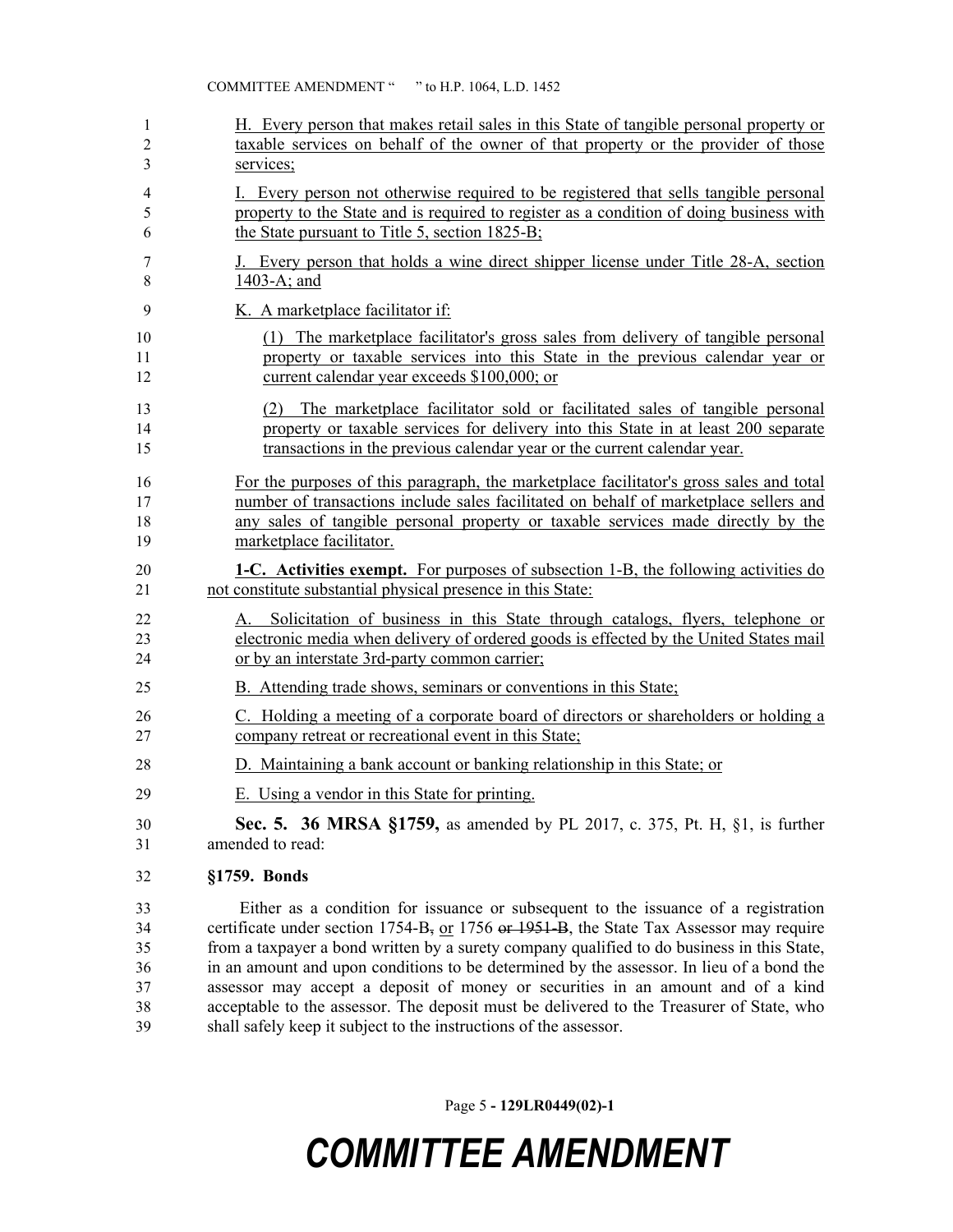**Sec. 6. 36 MRSA §1861-A,** as amended by PL 2007, c. 240, Pt. W, §1 and affected by §2, is further amended to read:

### **§1861-A. Reporting use tax on individual income tax returns**

- The assessor shall provide that individuals report use tax on items with a sale price of 5 \$5,000 or less on their Maine individual income tax returns. Taxpayers are required to attest to the amount of their use tax liability for the period of the tax return. Alternatively, they may elect to report an amount that is .08% .04% of their Maine adjusted gross income. A taxpayer electing to satisfy a use tax liability by estimating it shall calculate the liability in accordance with the use tax table. The estimated liability is applicable only to purchases of any individual items each having a sale price no greater 11 than \$1,000. For each taxable item with a sale price greater than \$1,000 but no more than 12 \$5,000, the actual use tax liability for each purchase must be added to the amount of the estimated liability derived from the use tax table. Upon subsequent review, if use tax liability for the period of the return exceeds the amount of use tax paid with the return, a credit of that amount paid relative to the item or items being supplementarily assessed is 16 allowed. Use tax on any item with a sale price of more than \$5,000 must be reported in accordance with section 1951-A.
- **Sec. 7. 36 MRSA §1951-B,** as enacted by PL 2017, c. 245, §1 and affected by §2, is repealed.
- **Sec. 8. 36 MRSA §1951-C** is enacted to read:

#### **§1951-C. Collection of tax by marketplace facilitators and marketplace sellers**

 This section governs the collection, reporting and remittance of sales and use tax by marketplace facilitators and marketplace sellers.

 **1. Responsibilities of marketplace facilitator.** A marketplace facilitator is considered a retailer for each sale of tangible personal property or taxable services for 26 delivery into this State that the marketplace facilitator facilitates on or through its marketplace.

 **2. Written statement between marketplace facilitators and marketplace sellers.**  A marketplace facilitator shall provide to a marketplace seller that sells tangible personal property or taxable services through the marketplace operated by the marketplace facilitator a written statement in which the marketplace facilitator explicitly provides that the marketplace facilitator will collect and remit the taxes imposed pursuant to this Part on all taxable sales the marketplace facilitator facilitates for the marketplace seller.

 **3. Responsibilities of marketplace seller.** For sales facilitated by a marketplace facilitator, when the marketplace seller has received a written statement from the marketplace facilitator that satisfies the requirements of subsection 2:

 A. The marketplace seller shall exclude sales under this section for the purposes of determining the registration requirements of the marketplace seller under section 1754-B, subsection 1-B, paragraph B;

Page 6 **- 129LR0449(02)-1**